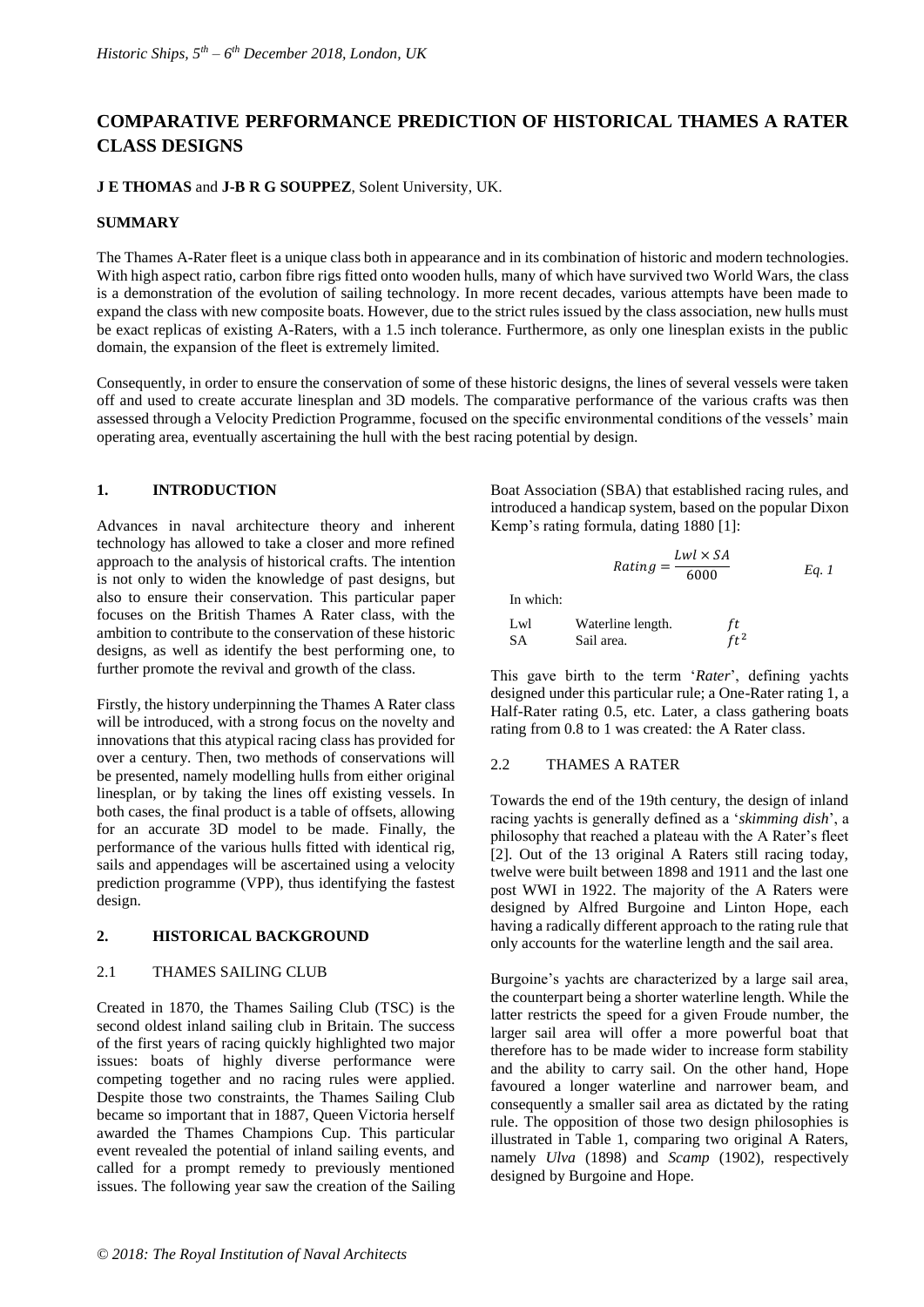| Yacht | Lwl(m) | Bwl (m) | $SA(m^2)$ | Rating |
|-------|--------|---------|-----------|--------|
| Ulva  | 4.80   | 2.15    | 35.00     | 0.99   |
| Scamp | 5.15   | 1.66    | 33.00     | 1.00   |

*Table 1: Burgoine and Hope designs comparison.*

The radically opposed specifications led to distinctive performances, with Hope's yachts being better suited to upwind sailing while Burgoine's ones sailed faster downwind.

## 2.3 CHEATING THE RULE

Looking at the various attempts to *cheat* the A Rater class rules provides some insights into the critical design areas to be improved; in this case the waterline length, the stability and the mast weight.

Firstly, the work of William Froude published a few decades before the A Raters [3, 4] identified the waterline length as the main speed restricting factor, hence the interest in a longer waterline length. For the typical resistance hump occurring at a Froude number of 0.33, Ulva would achieve 4.40 knots, while *Scamp* would reach 4.56 knots. As a result, some boats were fitted with rods and wires at each end. By winding up the wires, the yacht could artificially be sagged to offer a shorter waterline length when measured. The wires would then be loosened when racing, thus extending the actual waterline length.

Secondly, stability is a major factor for such a light displacement craft carrying a large sail area. Some of the main innovations with regard to stability have been experimented on Vagabond, designed in 1907 by Hope. The ancestor of the trapeze was named the *'bell rope'*: a crew member, the *'bell boy'*, holding onto a rope attached at the top of the mast could stand to windward, as depicted in Figure 1, thus increasing the righting moment.



*Figure 1: The 'bell boy' and the 'bell rope' [2].*

After the *'bell rope'* was made illegal, Vagabond was fitted with sliding seats (see Figure 2), with the same effect of increasing the righting moment, and the same fate of being banned.



*Figure 2: Sliding seats on Vagabond [2].*

Finally, removable top masts were introduced to minimise the heeling moment in high winds. While this practice was prohibited, the masts would undergo several improvements in the future.

#### 2.4 EVOLUTION

While the hulls and appendages have been untouched since the beginning of the 20th century, the rig and sails have significantly evolved. Originally designed as a low aspect ratio gaff rigs, the masts evolved from bamboo to the current carbon fibre, via solid and hollow wooden and aluminium spars. With the improving mast technology, higher spans could be achieved, and the A Raters are now famous for their impressive 43 feet (13.1m) tall rigs, depicted in Figure 3.



*Figure 3: Rig in 1907 (left) [2] and 2014 (right) [5].*

One of the downsides of the early gaff rigs was the eccentric location of the centre of effort of the sails downwind, requiring tremendous efforts from the helmsman to keep the boat on course in the narrow waterways. Remains of this behaviour can be seen today with some of the original tillers, clearly made for the helmsman to hold onto it firmly, as shown in Figure 4.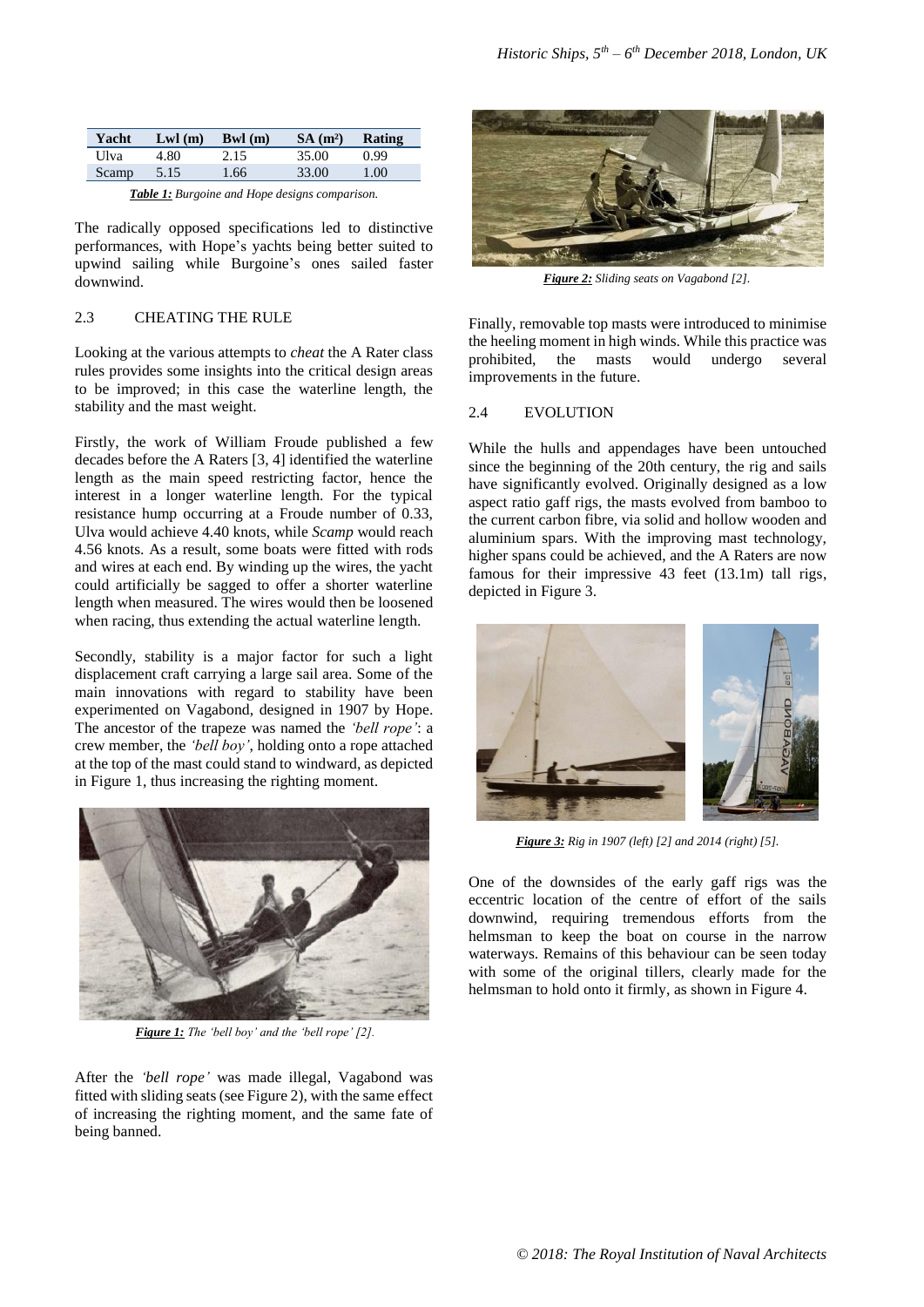

*Figure 4: The bracing tiller of Ulva [6].*

Along with the evolution of masts, cotton sails have been replaced with more advanced materials. Those innovations contributed to the success of the A Rater class, and so did the Glass Reinforced Plastic (GRP) technology that sparked a renewed interest in the class in the late 1970s.

# 2.5 MODERN DAYS

The A Rater class is one of the rare racing classes that survived after World War II, but with the last wooden A Rater dating from 1922, the number of boats was becoming smaller and smaller over time. In 1978, a female mould tool of *Ulva* was made, and new GRP hulls were built, thus ensuring the future of the class. Around this time a change in rules also took palce: no new design would be allowed, and any new A Rater would have to be an exact replica of an original one; as stated by the Thames A Rater class rule [7] and further discussed in Section 3.1. In addition, to stop the *arms race* resulting from the new composite manufacturing, a minimum class weight was imposed.

The early 2010s saw the appearance of the first full carbon boats, fitted with a new deck inspired from the 5o5 class, and thus moving away from the traditional designs; the latest A Rater to have been built is pictured in Figure 5.



*Figure 5: The latest A Rater built [5].*

# 2.6 DEVELOPMENT AND GROWTH

The current challenge is to provide a new opportunity for the Thames A Rater class to grow and develop its racing fleet. In order to support this ambition, a number of linesplan for existing vessels will be gathered, and converted into 3D models. This will either be based on existing linesplan, as detailed in Section 3, or by taking the lines off existing vessels, as presented in Section 4. From the database of designs, the most efficient hull leading to the fastest boat of the water will be identified. This will then be adopted as the base hull for the next generation of Thames A Raters.

# **3. LINESPLANS CONSERVATION**

## 3.1 ORIGINAL LINESPLAN LOFTING

The Thames A Rater class rules [7] specifies the requirements for a craft to meet the one design rule. This ranges from a minimum lightship weight of 750 lbs (340kg), to a maximum mast height from the sheerline of 43ft, and a sail area of  $350$  ft<sup>2</sup> ( $32.51$ m<sup>2</sup>). But the primary design constraint is given by rule D2 [7]:

## *"D2 New Yachts*

*A new hull will only be considered to be an A class rater hull if it is an exact replica of an existing Rater as defined above, taken from either an existing hull, or original lines, subject in both cases to a tolerance of one and one half inches."*

While some linesplans are still in existence, owners are very protective of those. The linesplan of an original Thames A Rater therefore has to be found in the public domain in order to provide the basis of the new yacht. The only publicly available linesplan is featured in the  $11<sup>th</sup>$ edition of *Dixon's Kemp manual of yacht and boat sailing* [8], reviewed by Linton Hope, who added the linesplan of the Thames A Rater *Scamp*.

# 3.2 TAKING THE LINES

Designed in 1902, *Scamp* has always been a successful boat and, being one of the original Thames A Rater, it qualifies as an exact replica of an existing A Rater and will therefore be adopted as the basis hull of the new design.

When dealing with one of the last drawings of an historic craft, the priority is to ensure the integrity of the document and avoid any form of damage to it. With this is mind, the state-of-the-art facilities available at the British Library have been utilised to obtain a digital copy of the linesplan, as shown in Figure 6.



*Figure 6: Original linesplan of Scamp (1902) [8].*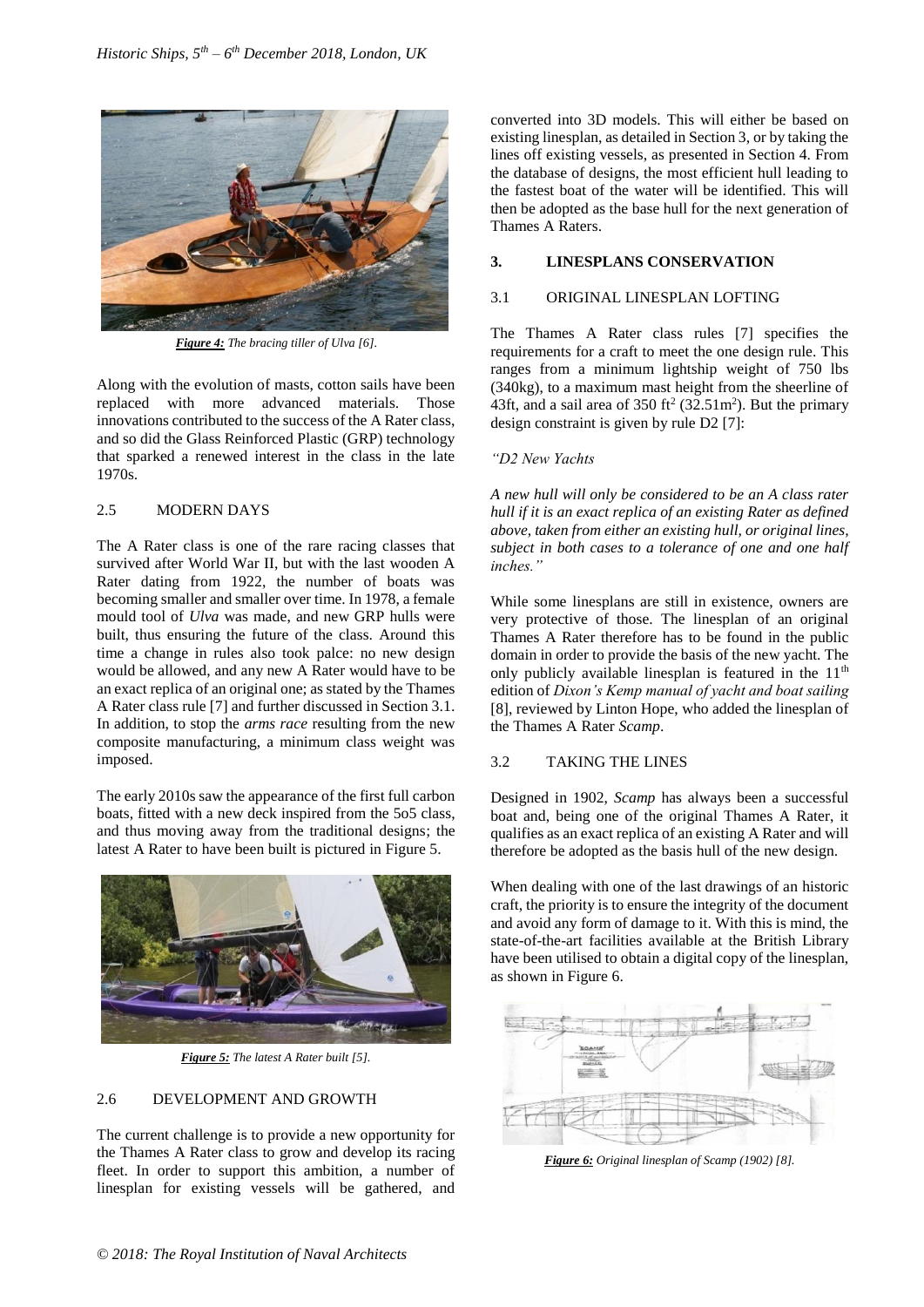Unfortunately, the drawing was slightly distorted due to the folds and the deformation due to aging. While it constitutes a good graphical representation, it does not allow for an accurate enough modelling of the boat.

As a result, the lines were manually taken off by physical measurements of all the offsets to the closest  $1/64<sup>th</sup>$  of an inch (accuracy of  $\pm$  1/128<sup>th</sup> of an inch). The lines were taken solely from the body plan. Indeed, since the body plan was drawn over a small area, it had been less affected by distortion and aging or folds compared to the halfbreadth and profile view extending the full length of the plan.

#### 3.3 2D DRAWING

The table of offsets realised was then scaled up to full size, converted from imperial to metric, and numerically lofted using computer aided design (CAD). This process enabled the redrawing of the 2D linesplan, ensuring an exact replica is achieved, as shown in Figure 7.



*Figure 7: Replica of the Scamp linesplan [9].*

Note that this linesplan is an exact replica of the original one, reproducing every detail, even where discrepancies have been noticed, as it is the case with the centreboard.

## 3.4 3D MODELLING

*Scamp* was then modelled in 3 dimensions, in a process very similar to the one of traditional boatbuilding. First, the stations are positioned along the length of the craft; a surface is then lofted along those stations with a specified accuracy of 0.01 mm. The process can be observed in Figure 8.



*Figure 8: 3D modelling of Scamp.*

The hull surface then allows to ascertain the hydrostatics, compared to the expected values derived from the linesplan, in order to ensure the accuracy of the modeeling process, and thus compliance with the strict tolerance of the class rule.

## 3.5 HYDROSTATICS

The hydrostatics of the 3D model have been compared to those determined from the replica of the 2D linesplan using Simpson's rule. The results in Table 2 reveal a very accurate modelling, with an average 0.46% difference, well within the uncertainty inherent to each method.

| <b>Parameter</b> | <b>Linesplan</b> | 3D<br><b>Model</b> | Diff.    | Diff. $(\% )$ |
|------------------|------------------|--------------------|----------|---------------|
| LOA(m)           | 8.28             | 8.28               | 0.000    | 0.00%         |
| $Lwl$ (m)        | 5.15             | 5.17               | 0.019    | 0.37%         |
| BOA(m)           | 1.90             | 1.90               | 0.000    | 0.00%         |
| Bwl(m)           | 1.66             | 1.64               | $-0.020$ | $-1.20%$      |
| Tc(m)            | 0.16             | 0.16               | $-0.002$ | $-1.25%$      |
| Disp. $(m^3)$    | 0.548            | 0.545              | $-0.003$ | 0.00%         |
| LCB(m)           | 2.84             | 2.80               | $-0.043$ | $-1.53%$      |
| LCF(m)           | 2.81             | 2.78               | $-0.033$ | $-1.16%$      |
| $\mathsf{Ch}$    | 0.40             | 0.40               | $-0.003$ | $-0.71%$      |
| Cp               | 0.59             | 0.59               | $-0.006$ | $-1.04%$      |

*Table 2: Hydrostatics comparison.*

An exact replica of *Scamp* has therefore been achieved, thus complying with the class rule.

#### **4. HULL MODELLING**

#### 4.1 HULL MEASUREMENTS

To satisfy the primary ambition of this project, namely to preserve the Thames A Rater designs, a method for producing a table of offsets from hand measurements was applied.

A right-angled triangle jig was designed and built from metal and wood with horizontal shelves at 50mm vertical intervals, as shown in Figure 9.



*Figure 9: Rig used to take offsets from hull*

Measurements were made to a high degree of accuracy, ensuring it was perfectly level and square. The hull was first measured for its overall length, breadth and depth. The length of the vessel was then separated into 10 equally spaced stations and the jig was lined up at right angles to the centreline of the vessel at each station. The height of the jig was adjusted so that the top shelf lined up with the sheer line, the jig was levelled and the distance from the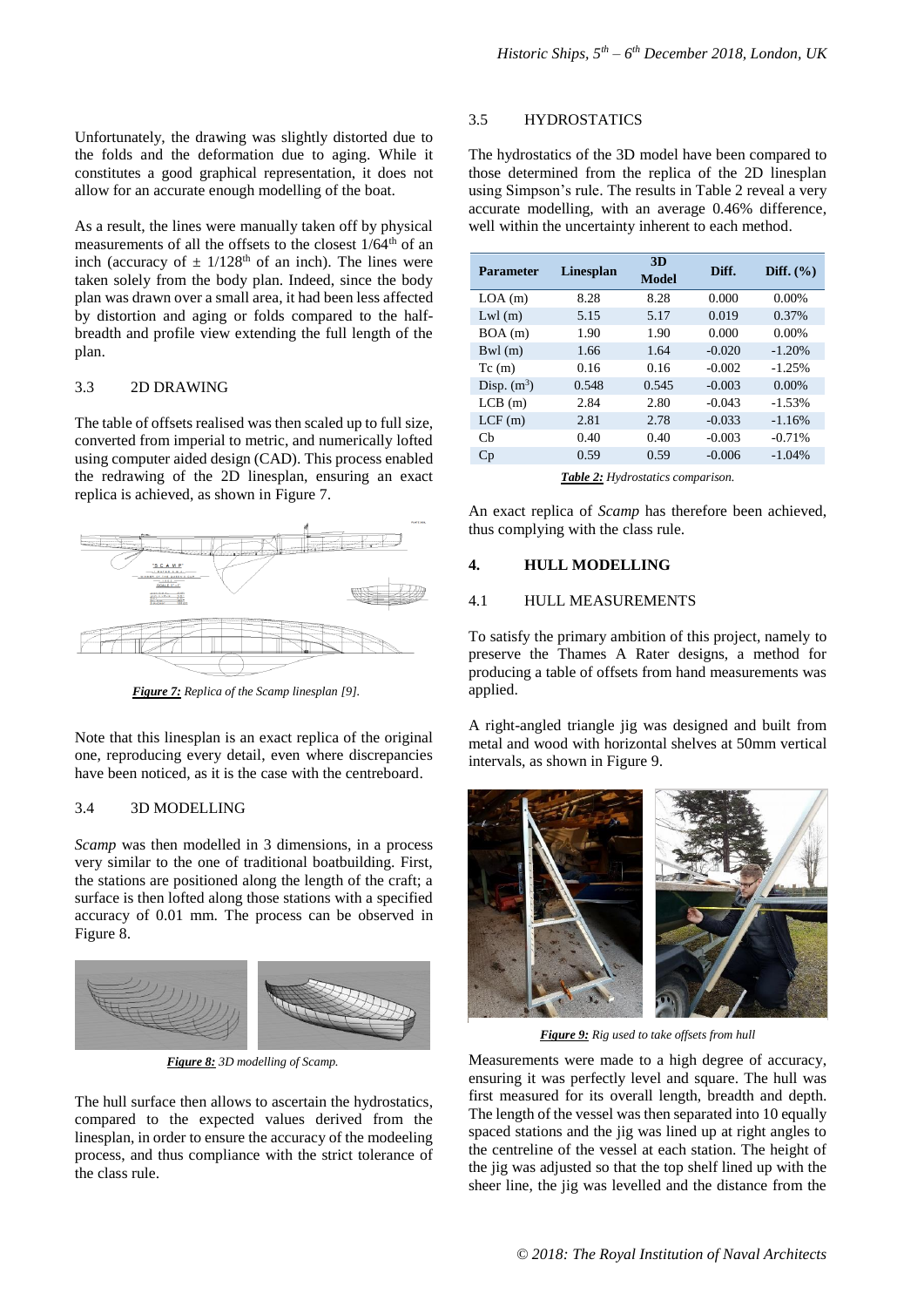centreline to a known point on the jig was measured and recorded. The distance from the known point to the sheer line was then recorded with a meter rule to an accuracy of ±0.5mm. This procedure was then repeated on all the shelves down from the sheer line and finally the canoe body depth at the station was measured. The procedure was performed for all the stations down the length of the boat. The same method was also used to measure some of the aesthetic features of the hull such as the reverse raked transom and the bow curvature. Ultimately, a detailed table of offsets was produced, as illustrated for the boat *Spindrift* in Table 3.

| <b>Station</b> | Sheer | Waterlines |       |       |       |       |       |       | canoe |           |
|----------------|-------|------------|-------|-------|-------|-------|-------|-------|-------|-----------|
|                |       |            | 2     | 3     | 4     | 5     | 6     |       | s.    | body line |
| $\bf{0}$       | 0.276 | 0.258      | 0.218 | 0.181 | 0.139 | 0.091 |       |       |       | $-0.050$  |
| 1              | 0.588 | 0.562      | 0.522 | 0.475 | 0.429 | 0.367 | 0.289 |       |       | $-0.095$  |
| $\overline{2}$ | 0.806 | 0.788      | 0.754 | 0.723 | 0.682 | 0.629 | 0.565 | 0.446 | 0.253 | $-0.162$  |
| 3              | 0.940 | 0.920      | 0.896 | 0.870 | 0.838 | 0.792 | 0.719 | 0.625 | 0.476 | $-0.190$  |
| 4              | 1.027 | 1.012      | 0.992 | 0.969 | 0.944 | 0.909 | 0.848 | 0.776 | 0.632 | $-0.210$  |
| 5              | 1.080 | 1.064      | 1.042 | 1.025 | 0.993 | 0.968 | 0.904 | 0.782 | 0.608 | $-0.195$  |
| 6              | 1.107 | 1.084      | 1.065 | 1.041 | 1.009 | 0.970 | 0.915 | 0.819 | 0.614 | $-0.190$  |
|                | 1.059 | 1.048      | 1.024 | 0.995 | 0.954 | 0.894 | 0.801 | 0.613 |       | $-0.117$  |
| 8              | 0.944 | 0.933      | 0.898 | 0.860 | 0.790 | 0.668 | 0.409 |       |       | $-0.075$  |
| 9              | 0.788 | 0.773      | 0.717 | 0.640 | 0.476 |       |       |       |       | 0.000     |
| 10             | 0.587 | 0.557      | 0.481 | 0.333 |       |       |       |       |       | 0.065     |
|                | 0.423 | 0.367      | 0.209 |       |       |       |       |       |       | 0.115     |

*Table 3: Example of table of offsets for Thames A Rater*

## 4.2 POINT CLOUD MEDELLING

The table of offsets collected from the hull measurements was formatted and imported into a hull modelling software. The station spacing, and vessel base line was defined. The result is a point cloud for the half-hull of the vessel, depicted in Figure 10.



*Figure 10: Point cloud achieved from the table of offsets.*

## 4.3 GENERATING SURFACE

An editable surface was then generated, with a web of control points related to the markers, aiming for close proximity. Using handmade adjustments of control points, the surface was then minorly altered to bring it as close to the markers as possible and increase the degree of accuracy of the model to well within the required 1.5 inch required by the class rule. The final faired 3D model for *Spindrift* can be seen in Figure 11. The same process was repeated for *Dainty Too*. The resulting linesplans for *Scamp* introduced in Section 3 and those of *Spindrift* and *Dainty Too* can be found in the Appendices.



*Figure 11: Surface Generated and fitted to point cloud*

# **5. VELOCITY PREDICTION PROGRAM**

## 5.1 TECHNICAL BACKGROUND

At a design stage, the performance of sailing yachts can be assessed by way of a velocity prediction programme. In this particular instance, a three degrees of freedom VPP was conducted, achieving equilibrium for the surge, sway and roll.

The hydrodynamic resistance model was based on the Delft Systematic Yacht Hull Series (DSYHS) [10], with all the Rater hulls fitting within the series. The aerodynamic model, based on Hazen coefficients [11], allowed to quantify the sail forces, and in turn the drive force, sail side force, and heeling moment. The boat speed, leeway angle and heel angle required for equilibrium can then be ascertained, thus providing the theoretical optimum boat speed for each vessel at given points of sails in given wind conditions.

To ensure that the ideal hull design, from a performance perspective, is identified, only the hulls were varied for the comparative performance assessment. The rig, sails and appendages were all kept constant for the various historical hull designs.

## 5.2 RIG, SAILS AND APPENDAGES

A set of foils and spars were designed to be used in the VPP. Each hull would be tested with these appendages under the same wind speeds and directions, isolating the hull shape as the only changing factor between each test. The performances of each design could then be accurately analysed and compared.

The largest allowable sail area written into the Rater Association Rules was chosen and several existing sail sets were compared to determine the best foresail area to mainsail area ratio. The sizing of the spars and rigging was determined using The Nordic Boat Standard [12].

The rudder and centreboard were designed with a straight quarter-chord semi elliptical shape to encourage elliptical spanwise loading, reducing the induced drag from the appendages. Multiple symmetrical airfoil sections were tested to determine the most efficient shape at the angles of attack experienced when the vessel is underway.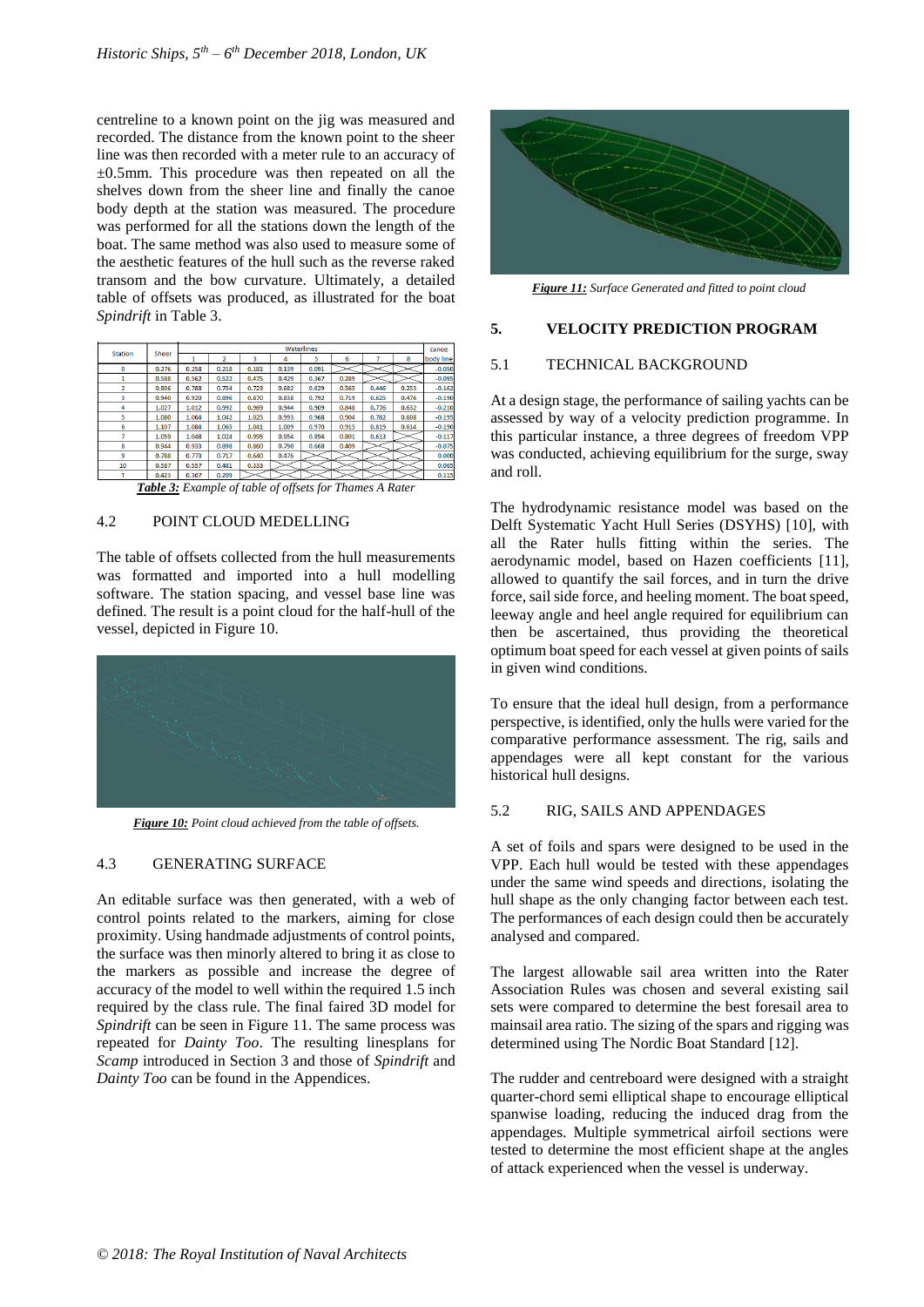#### 5.3 WEATHER CONDITIONS

The Thames A-Rater sails on the upper regions of the River Thames throughout the year and , during this time they experience a wide variety of conditions, with wind speeds ranging from 0 to gusts in excess of 30 knots. In order to better refine and target the VPP to the most typical sailing conditions, a weather study was conducted looking at the wind speeds experienced by the Raters during one of their main racing events, namely Bourne End Week, over the last 9 years. The results of the weather study are summarised in Table 4.

| Year | Day 1 | Day 2 | Day 3 | Day 4 | Day 5 | Avg  |
|------|-------|-------|-------|-------|-------|------|
| 2010 | 11.3  | 17.4  | 9.6   | 6.1   | 6.1   | 10.1 |
| 2011 | 14.8  | 13.0  | 10.4  | 9.6   | 9.6   | 11.5 |
| 2012 | 11.3  | 13.0  | 11.3  | 10.4  | 12.2  | 11.6 |
| 2013 | 9.6   | 7.8   | 16.5  | 6.1   | 7.8   | 9.6  |
| 2014 | 9.6   | 12.2. | 6.1   | 9.6   | 7.8   | 9.0  |
| 2015 | 9.6   | 8.7   | 8.7   | 9.6   | 10.4  | 9.4  |
| 2016 | 9.6   | 11.3  | 13.0  | 16.5  | 13.9  | 12.9 |
| 2017 | 14.8  | 4.3   | 6.1   | 13.9  | 4.3   | 8.7  |
| 2018 | 16.5  | 7.8   | 9.6   | 10.4  | 5.2   | 9.9  |

*Table 4: Weather study for past Bourne End Weeks: maximum steady wind speed (kts).*

#### 5.4 PERFORMANCE ASSESSMENT

All three boats were tested in the VPP under the same conditions, particularly focussed between 8 to 12 knots, however with light wind speeds as well for the purpose of assessing the determining design factor affecting the performance. Indeed, three main factors are at play:

- A longer length on waterline implies a lower Froude number for a given speed, thus contributing to a reduction in the wave making drag.
- A wider beam provides better stability, keeping the spars and sails more upright, and offering the maximum sail area to the wind, while reducing the amount of wind spilling form the sails, thus increasing the vessels performance in higher winds.
- A reduced wetted surface area (WSA), i.e. the surface of the hull that is in contact with the water, minimises drag at low speeds.

The three boats used in the study were good examples of how the combinations of the aforementioned attributes, quantified in Table 5, can affect performance.

| Yacht                                  | Lw<br>(m) | <b>Bwl</b><br>(m) | Tc<br>(m) | WSA<br>(m <sup>2</sup> ) | Disp.<br>(kg) |  |  |
|----------------------------------------|-----------|-------------------|-----------|--------------------------|---------------|--|--|
| Scamp                                  | 5.15      | 1.66              | 0.16      | 7.13                     | 650           |  |  |
| Spindrift                              | 5.76      | 1.85              | 0.15      | 7.70                     | 650           |  |  |
| Dainty Too                             | 4.25      | 1.74              | 0.18      | 6.30                     | 650           |  |  |
| Table 5: Main hydrostatics comparison. |           |                   |           |                          |               |  |  |

It is important to note that the results in Table 6 do not represent a definite comparison of the various boats on the water, as these vessels all have different rigs and crew,

both significantly altering the performance of a racing dinghy. Instead, the intent is to assess, for a given rig and appendages, the hull design that would theoretically results in the optimum performance.

| <b>Fastest</b><br>Hull            | <b>True Wind Speed (kts)</b> |            |                                |               |      |                                                                |  |
|-----------------------------------|------------------------------|------------|--------------------------------|---------------|------|----------------------------------------------------------------|--|
| <b>TWA</b>                        | $\overline{2}$               | 4          | 6                              | 8             | 10   | 12                                                             |  |
| 32                                | Scp                          | Scp        | Scp                            | Spdt          | Spdt | Spdt                                                           |  |
| 40                                | Scp                          | Scp        | Scp                            | Scp           | Spdt | Scp                                                            |  |
| 45                                | Scp                          | Scp        | Spdt                           | Scp           | Spdt | Spdt                                                           |  |
| 52                                | Scp                          | Scp        | Spdt                           | Spdt          | Spdt | Spdt                                                           |  |
| 60                                | Scp                          | Scp        | Spdt                           | Spdt          | Spdt | Spdt                                                           |  |
| 70                                | Scp                          | Scp        | Spdt                           | Spdt          | Spdt | Spdt                                                           |  |
| 75                                | Scp                          | Scp        | Spdt                           | Spdt          | Scp  | Spdt                                                           |  |
| 80                                | Scp                          | Scp        | Spdt                           | Spdt          | Spdt | Spdt                                                           |  |
| 90                                | Scp                          | Scp        | Spdt                           | Spdt          | Spdt | Spdt                                                           |  |
| 100                               | Scp                          | Scp        | Spdt                           | Spdt          | Spdt | Spdt                                                           |  |
| 110                               | Scp                          | Scp        | Spdt                           | Spdt          | Spdt | Spdt                                                           |  |
| 120                               | Dto                          | Scp        | Scp                            | Spdt          | Spdt | Spdt                                                           |  |
| 130                               | Dto                          | Scp        | Scp                            | Spdt          | Spdt | Spdt                                                           |  |
| 135                               | Dto                          | Scp        | Scp                            | Spdt          | Spdt | Spdt                                                           |  |
| 140                               | Dto                          | Scp        | Scp                            | Scp           | Spdt | Spdt                                                           |  |
| 150                               | Dto                          | Scp        | Scp                            | Scp           | Spdt | Spdt                                                           |  |
| 160                               | Dto                          | Scp        | Scp                            | Scp           | Scp  | Spdt                                                           |  |
| 165                               | Scp                          | Scp        | Scp                            | Scp           | Scp  | Spdt                                                           |  |
| 170                               | Scp                          | Scp        | Scp                            | Scp           | Scp  | Spdt                                                           |  |
| 180<br>$T - L1 - C$<br>$\sqrt{2}$ | Scp                          | Scp<br>IDD | Scp<br>1.0 C<br>$\mathbb{R}^n$ | Scp<br>(0, 0) | Scp  | Spdt<br>$C_1, \ldots, C_n, C_1, \ldots, C_n, C_1, \ldots, C_n$ |  |

*Table 6: Comparative VPP results for Scamp (Scp), Spindrift (Spdt) and Dainty Too (Dto).*

The results depict a near perfect divide between *Scamp* and *Spindrift*. The former performs better in lighter winds thanks to its lowered wetter surface area, and larger wind angles where stability is not needed, as *Scamp* is narrower. As the wind speed increases, the friction drag's contribution to the total resistance decreases, and stability becomes more critical. Consequently, *Spindrift* would perform better in these conditions.

As for *Dainty Too*, despite a much smaller wetted surface area and reasonable beam, the boat suffers from too short a waterline length, implying it will sail at a much higher Froude number for a given boat speed. With the exception of specific downwind angles in extremely light winds, this design never outperforms the others.

Referring back to the weather study, wind speeds between 8 and 12 knots would be most common, and *Spindrift* has been shown to perform much better in those conditions achieving up to a knot of boat speed more than the next best hull. It would therefore be the recommended hull to be employed for the development and growth of the Thames A Rater Class.

Nevertheless, there are elements, such as the three A Rater crew hiking out to the full extent of their ability to keep the vessel flat that cannot be replicated in a computer programme such as a VPP.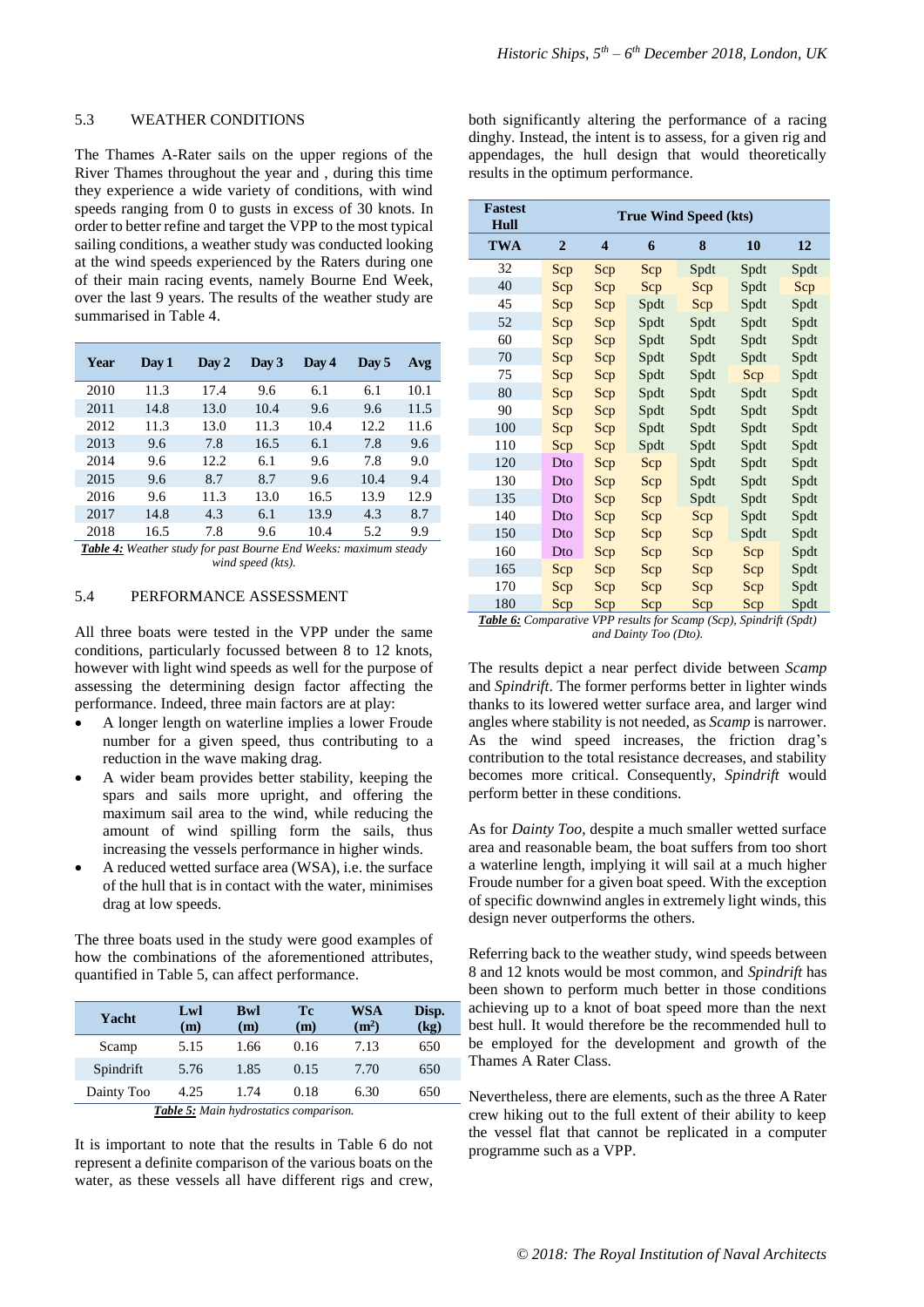# **6. CONCLUSIONS**

Using different techniques, such as taking the lines off existing original linesplans, or performing measurements on existing hulls for the purpose of generating a point cloud of 3D models, the linesplan of three Thames A Rater have been conserved, namely *Scamp*, *Spindrift* and *Dainty Too*.

Furthermore, the three hull designs were combined with a standard rig and appendages to perform a velocity prediction, and assess their comparative performance in a range of conditions, representative of the typical racing weather that Thames A Raters are subject too. This demonstrated the importance of minimising the Froude number thanks to an increased length on waterline, as well as the better performance in light winds and downwind of *Scamp*, due to its lower wetted surface area and narrow beam. Conversely, upwind and as the true wind speed increases, *Spindrift*'s larger waterline beam and inherent stability led to a much faster yacht.

This study therefore provides ways of accurately reproducing historical designs for the purpose of historical conservation, as well as the application of modern naval architecture techniques, in this instance velocity prediction.

# **7. REFERENCES**

- [1] LAITY, M., 'Thames Clubs', Classic Boats, 2001.
- [2] LAITY, M., 'Bell Boy', Classic Boats, 2007.
- [3] FROUDE, W., 'Experiments of the surface friction experienced by a plane moving through water', Report to the British Association for the Advancement of Science, 1872.
- [4] FROUDE, W., 'Report to the Lords Commissioners of the Admiralty on experiments for the determination of the frictional resistance of the water on a surface under various conditions', Report to the British Association for the Advancement of Science, 1874.
- [5] UPPER THAMES SAILING CLUB, 'Upper Thames sailing club gallery', Available online: http://bew.utsc.org.uk/, 2015.
- [6] PHILLIPS, M., 'Ulva', Available online: http://www.tradboatrally.com, 2005.
- [7] THAMES SAILING CLUB, 'The Thames A Rater Association Rules', Thames Sailing Club, 2007.
- [8] KEMP, D., 'Dixon Kemp's manual of yacht and boat sailing and yacht architecture. New and eleventh edition. Edited by B. Heckstall-Smith and Linton Hope', Horace Cox, London, 1913.
- [9] SOUPPEZ, J. B. R. G., 'On the applications of modern naval architecture techniques to historical crafts'. RINA Historic Ships Conference, 2016.
- [10] KEUNING, J. A. and KATGERT, M., 'A bare hull resistance prediction method derived from the results of the delft systematic yacht hull series extended to higher speeds', Delft University of Technology, 2008.
- [11] HAZEN, G. S., 'A model of sail aerodynamics for diverse rig types'. New England sailing yacht symposium, 1980.
- [12] Nordic Boat Standard, 'Nordic Boat Standard'. Det Norske Veritas classification A/S, Oslo, 1990.
- [13] SOUPPEZ J-B., 'Design and production of a one-off 32 feet wooden racing yacht dedicated to Southampton Solent University', Southampton Solent University, 2013.

# **8. AUTHORS BIOGRAPHY**

**Joseph E Thomas** is a graduate of the BEng (Hons) Yacht and Powercraft Design at Solent University with a particular focus on performance sailing craft. He is an avide Thames A-Class Rater sailor. He has worked on refurbishment work for two vintage Thames A-Class Raters keeping them in a sailable seaworthy condition. His previous work with the class includes a dissertation designing a new Mahogany Thames A Rater and a presentation on his work given at the British Conference of undergraduate research.

**Jean-Baptiste R. G. Souppez** holds the position of Senior Lecturer in Yacht Design and Composite Engineering at Solent University, teaching on the prestigious BEng (Hons) Yacht and Powercraft Design, BEng (Hons) Yacht Design and Production and MSc Superyacht Design. He contributes to the European Master in Integrated Advanced Ship Design (EMship+) as a Visiting Professor and Research Supervisor, and is also the UK Principal Expert in Small Craft Structures, in charge of representing the interests of the British Marine Industry in the development of international structural regulations (BS EN ISO 12215). His research in fluid dynamics features twisted flow wind tunnel, towing tank, wave and current flume, particle image velocimetry, laser doppler anemometry, and full size instrumented testing, as well as a range of numerical methods.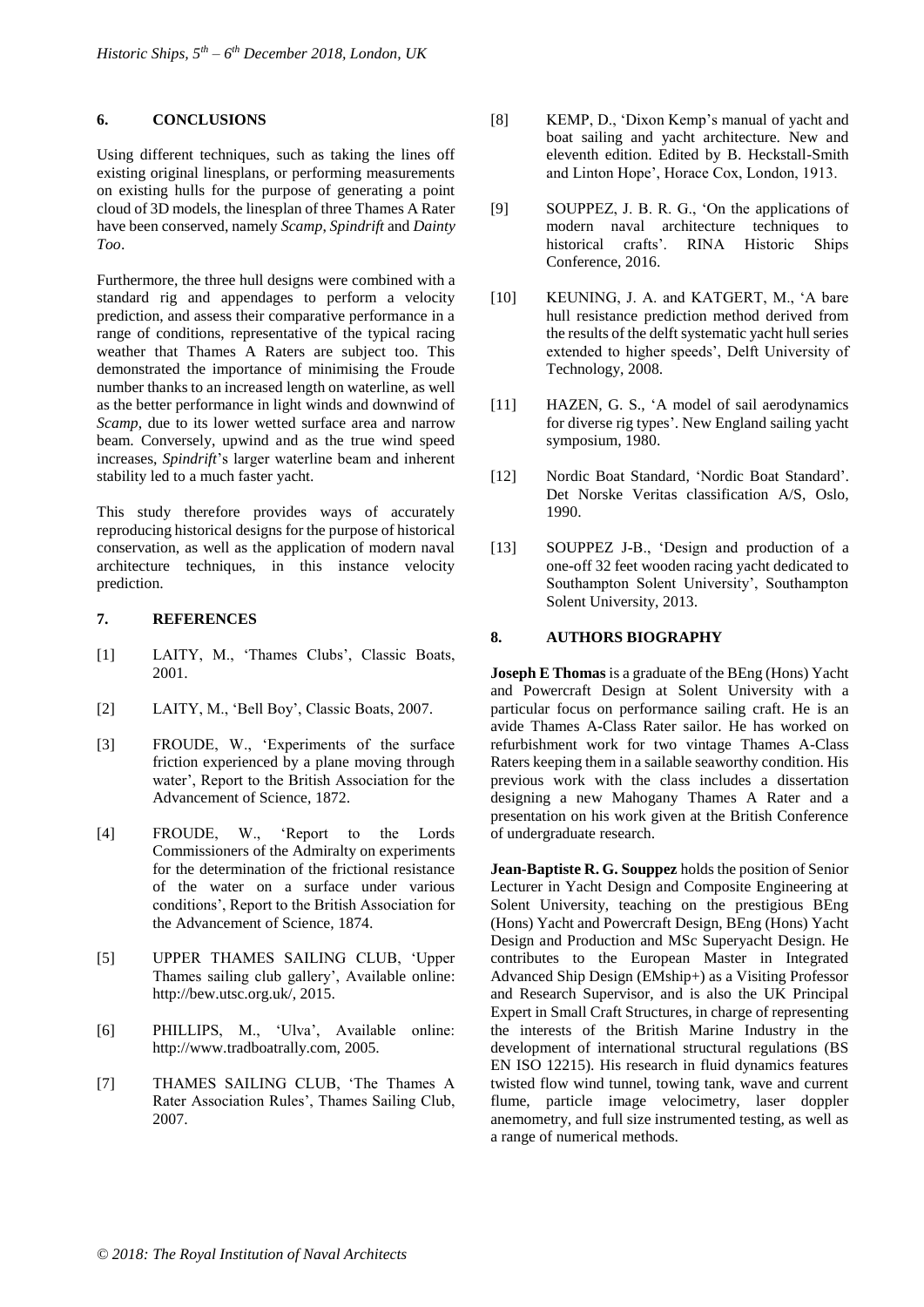# **9. APPENDICES**



*Figure 12: Linesplan Replica for Scamp [13].*



*Figure 13: Linesplan Replica for Spindrift.*